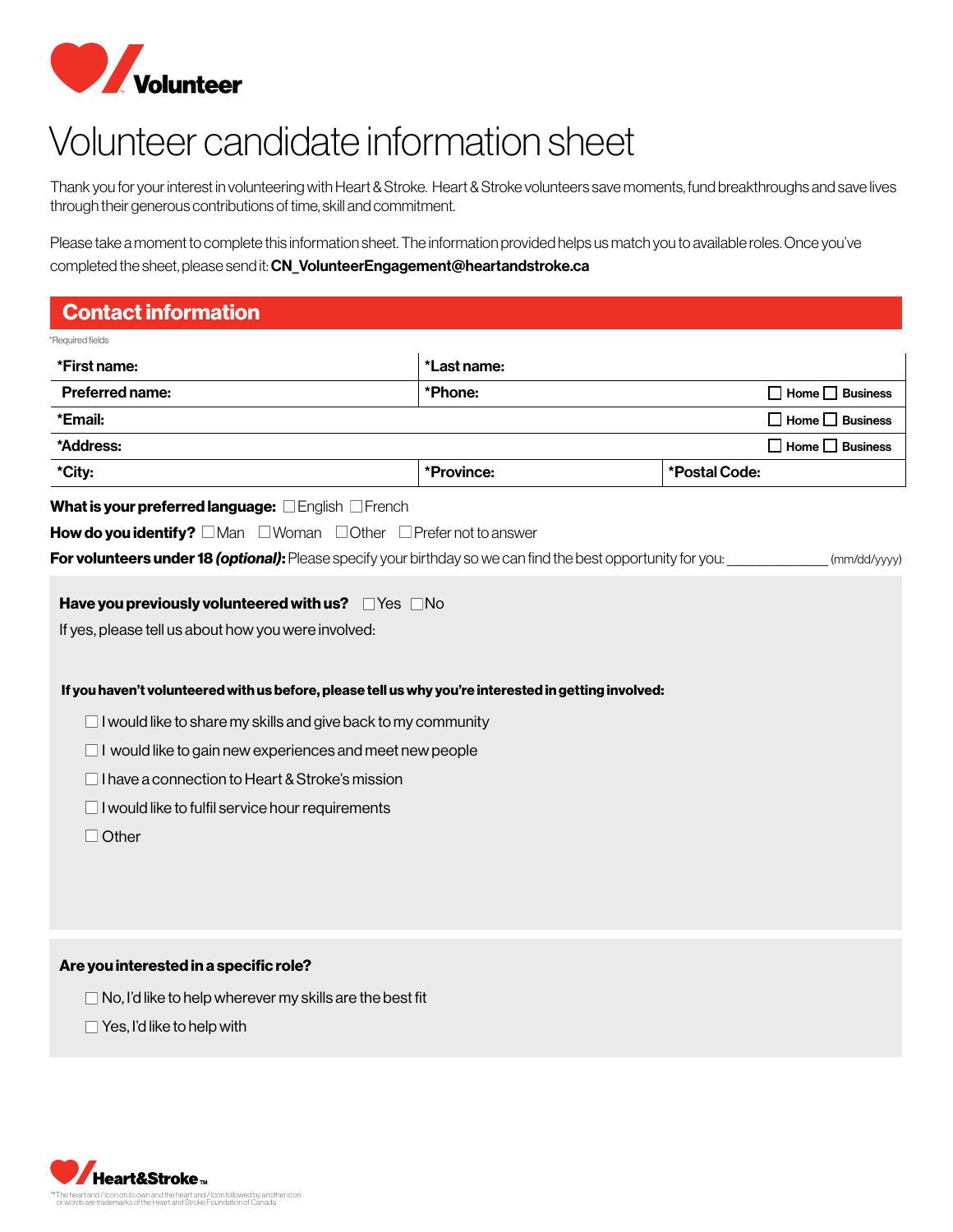| <b>Emergency contact information</b>                                                                                                                                                                                                                                                                                                                                                                                                                                                          |                                                       |                                     |  |  |  |
|-----------------------------------------------------------------------------------------------------------------------------------------------------------------------------------------------------------------------------------------------------------------------------------------------------------------------------------------------------------------------------------------------------------------------------------------------------------------------------------------------|-------------------------------------------------------|-------------------------------------|--|--|--|
| *Required fields                                                                                                                                                                                                                                                                                                                                                                                                                                                                              |                                                       |                                     |  |  |  |
| *Name:                                                                                                                                                                                                                                                                                                                                                                                                                                                                                        | *Relationship:                                        |                                     |  |  |  |
| *Phone:                                                                                                                                                                                                                                                                                                                                                                                                                                                                                       | *Email:                                               |                                     |  |  |  |
|                                                                                                                                                                                                                                                                                                                                                                                                                                                                                               |                                                       |                                     |  |  |  |
| <b>Availability</b>                                                                                                                                                                                                                                                                                                                                                                                                                                                                           |                                                       |                                     |  |  |  |
| I am available:                                                                                                                                                                                                                                                                                                                                                                                                                                                                               |                                                       |                                     |  |  |  |
| $\Box$ Weekdays (9 a.m. to 5 p.m.)                                                                                                                                                                                                                                                                                                                                                                                                                                                            | $\Box$ Evenings (5 p.m. to 9 p.m.)<br>$\Box$ Weekends | $\Box$ Flexible                     |  |  |  |
| I am interested in volunteering:                                                                                                                                                                                                                                                                                                                                                                                                                                                              |                                                       |                                     |  |  |  |
| Short term                                                                                                                                                                                                                                                                                                                                                                                                                                                                                    | $\Box$ Long term                                      | $\Box$ Occasionally                 |  |  |  |
| (up to 3 months)                                                                                                                                                                                                                                                                                                                                                                                                                                                                              | (6 months-1year+)                                     | (project work, as needed/available) |  |  |  |
| $\Box$ Regularly<br>(weekly or a few times a month)                                                                                                                                                                                                                                                                                                                                                                                                                                           | Event days only<br>(only for a specific event)        |                                     |  |  |  |
|                                                                                                                                                                                                                                                                                                                                                                                                                                                                                               |                                                       |                                     |  |  |  |
| I would like to volunteer:                                                                                                                                                                                                                                                                                                                                                                                                                                                                    |                                                       |                                     |  |  |  |
| Virtually<br>$\Box$ In person                                                                                                                                                                                                                                                                                                                                                                                                                                                                 |                                                       |                                     |  |  |  |
| Note: Once in-person meetings can be safely resumed in accordance with public health guidelines, all in-person opportuni-<br>ties require volunteers to be fully vaccinated against COVID-19. Vaccination, combined with other public health measures (e.g.<br>appropriate masking, physical distancing), is critical for reducing the transmission of COVID-19, protecting others and creating<br>the safest possible work environment. Please take a few minutes to review our policy here. |                                                       |                                     |  |  |  |
| I am unavailable at the following times:                                                                                                                                                                                                                                                                                                                                                                                                                                                      |                                                       |                                     |  |  |  |
| Have you ever been convicted of criminal offence for which a pardon has not been granted? $\Box$ Yes $\Box$ No                                                                                                                                                                                                                                                                                                                                                                                |                                                       |                                     |  |  |  |
| How did you hear about us? Please check all that apply:                                                                                                                                                                                                                                                                                                                                                                                                                                       |                                                       |                                     |  |  |  |
| Website<br>$\Box$ Social Media                                                                                                                                                                                                                                                                                                                                                                                                                                                                | $\Box$ Friend<br>Local Volunteer Centre               |                                     |  |  |  |
| □ Other                                                                                                                                                                                                                                                                                                                                                                                                                                                                                       |                                                       |                                     |  |  |  |
|                                                                                                                                                                                                                                                                                                                                                                                                                                                                                               |                                                       |                                     |  |  |  |
|                                                                                                                                                                                                                                                                                                                                                                                                                                                                                               |                                                       |                                     |  |  |  |

Thank you for your interest in volunteering at Heart & Stroke. Please provide up to two references who can speak to your skills related to the role you have applied for. These people will only be contacted if you are selected to volunteer with us. Please be sure to indicate how you know this person i.e. supervisor, colleague, team mate.

| Reference name | Relationship | Reference phone number | Reference email |
|----------------|--------------|------------------------|-----------------|
|                |              |                        |                 |
|                |              |                        |                 |